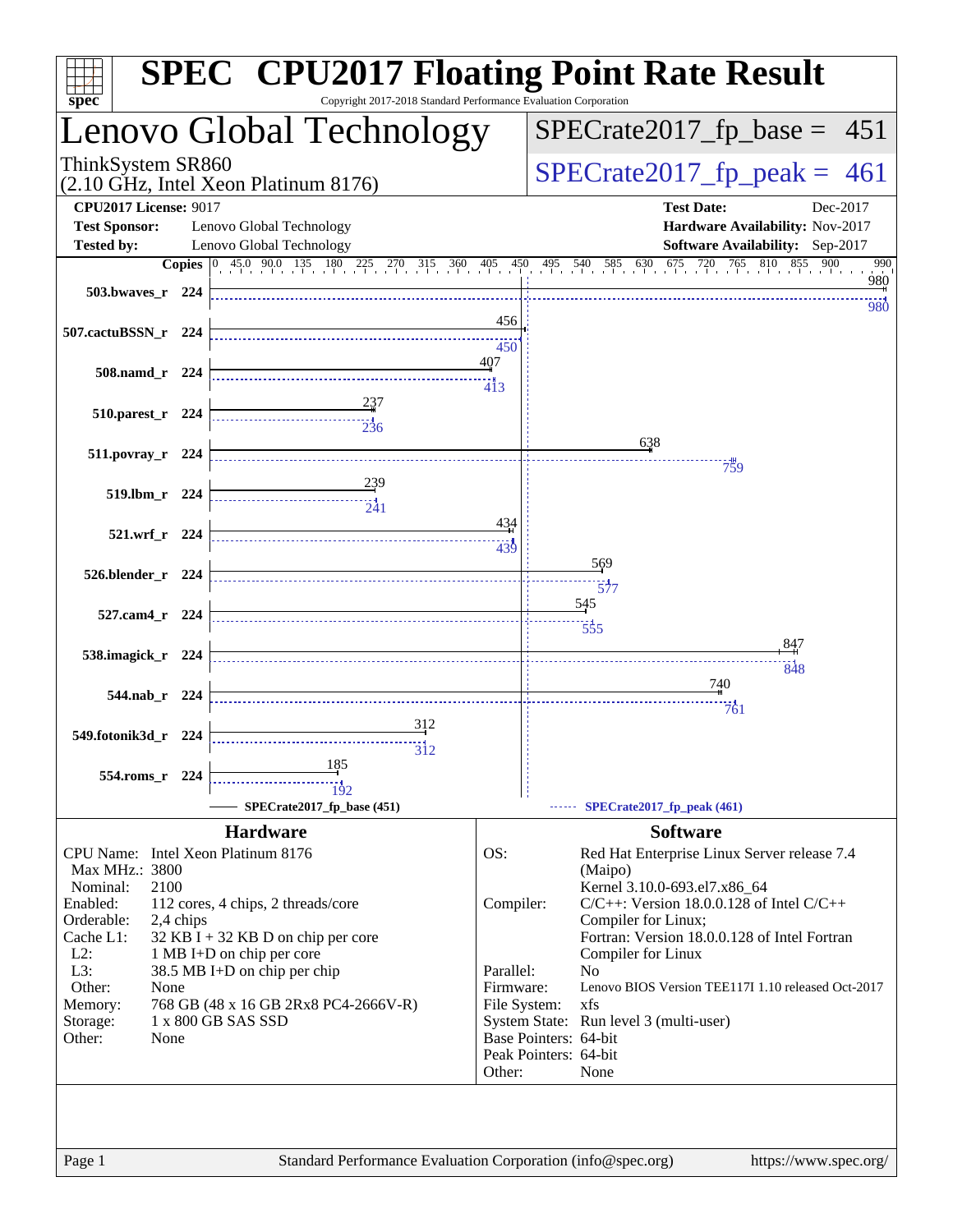

## Lenovo Global Technology

(2.10 GHz, Intel Xeon Platinum 8176)

ThinkSystem SR860<br>(2.10 GHz, Intel Xeon Platinum 8176)  $\begin{array}{r} | \text{SPECrate2017\_fp\_peak} = 461 \end{array}$ 

 $SPECTate2017_fp\_base = 451$ 

**[Test Sponsor:](http://www.spec.org/auto/cpu2017/Docs/result-fields.html#TestSponsor)** Lenovo Global Technology **[Hardware Availability:](http://www.spec.org/auto/cpu2017/Docs/result-fields.html#HardwareAvailability)** Nov-2017 **[Tested by:](http://www.spec.org/auto/cpu2017/Docs/result-fields.html#Testedby)** Lenovo Global Technology **[Software Availability:](http://www.spec.org/auto/cpu2017/Docs/result-fields.html#SoftwareAvailability)** Sep-2017

**[CPU2017 License:](http://www.spec.org/auto/cpu2017/Docs/result-fields.html#CPU2017License)** 9017 **[Test Date:](http://www.spec.org/auto/cpu2017/Docs/result-fields.html#TestDate)** Dec-2017

#### **[Results Table](http://www.spec.org/auto/cpu2017/Docs/result-fields.html#ResultsTable)**

|                           | <b>Base</b>   |                |       |                | <b>Peak</b> |                |       |               |                |              |                |              |                |              |
|---------------------------|---------------|----------------|-------|----------------|-------------|----------------|-------|---------------|----------------|--------------|----------------|--------------|----------------|--------------|
| <b>Benchmark</b>          | <b>Copies</b> | <b>Seconds</b> | Ratio | <b>Seconds</b> | Ratio       | <b>Seconds</b> | Ratio | <b>Copies</b> | <b>Seconds</b> | <b>Ratio</b> | <b>Seconds</b> | <b>Ratio</b> | <b>Seconds</b> | <b>Ratio</b> |
| 503.bwayes_r              | 224           | 2300           | 977   | 2293           | 980         | 2291           | 980   | 224           | 2292           | 980          | 2294           | 979          | 2292           | 980          |
| 507.cactuBSSN r           | 224           | 622            | 456   | 622            | 456         | 620            | 457   | 224           | 628            | 451          | 630            | 450          | 630            | 450          |
| $508$ .namd $_r$          | 224           | 523            | 407   | 522            | 408         | 523            | 407   | 224           | 515            | 413          | 516            | 413          | 518            | 411          |
| 510.parest_r              | 224           | 2449           | 239   | 2492           | 235         | 2470           | 237   | 224           | 2480           | 236          | 2481           | 236          | 2468           | 237          |
| 511.povray_r              | 224           | 820            | 638   | 821            | 637         | 817            | 640   | 224           | 686            | 762          | 692            | 756          | 689            | 759          |
| 519.1bm r                 | 224           | 988            | 239   | 986            | 239         | 987            | 239   | 224           | 979            | 241          | 980            | 241          | 979            | 241          |
| $521$ .wrf r              | 224           | 1141           | 440   | 1157           | 434         | 1156           | 434   | 224           | 1146           | 438          | 1143           | 439          | 1140           | 440          |
| 526.blender r             | 224           | 600            | 569   | 599            | 569         | 601            | 568   | 224           | 591            | 577          | 591            | 577          | 589            | 579          |
| $527.cam4_r$              | 224           | 719            | 545   | 719            | 545         | 718            | 545   | 224           | 706            | 555          | 706            | 555          | 705            | 555          |
| 538.imagick_r             | 224           | 654            | 852   | 658            | 847         | 675            | 826   | 224           | 657            | 848          | 657            | 848          | 657            | 848          |
| $544$ .nab r              | 224           | 510            | 740   | 508            | 742         | 511            | 737   | 224           | 494            | 763          | 495            | 761          | 495            | 761          |
| 549.fotonik3d r           | 224           | 2792           | 313   | 2799           | 312         | 2800           | 312   | 224           | 2793           | 312          | 2794           | 312          | 2798           | 312          |
| $554$ .roms $r$           | 224           | 1929           | 185   | 1922           | 185         | 1925           | 185   | 224           | 1868           | 191          | 1855           | 192          | 1854           | 192          |
| $SPECrate2017_fp\_base =$ |               |                | 451   |                |             |                |       |               |                |              |                |              |                |              |

**[SPECrate2017\\_fp\\_peak =](http://www.spec.org/auto/cpu2017/Docs/result-fields.html#SPECrate2017fppeak) 461**

Results appear in the [order in which they were run](http://www.spec.org/auto/cpu2017/Docs/result-fields.html#RunOrder). Bold underlined text [indicates a median measurement](http://www.spec.org/auto/cpu2017/Docs/result-fields.html#Median).

#### **[Submit Notes](http://www.spec.org/auto/cpu2017/Docs/result-fields.html#SubmitNotes)**

 The numactl mechanism was used to bind copies to processors. The config file option 'submit' was used to generate numactl commands to bind each copy to a specific processor. For details, please see the config file.

#### **[Operating System Notes](http://www.spec.org/auto/cpu2017/Docs/result-fields.html#OperatingSystemNotes)**

Stack size set to unlimited using "ulimit -s unlimited"

#### **[General Notes](http://www.spec.org/auto/cpu2017/Docs/result-fields.html#GeneralNotes)**

Environment variables set by runcpu before the start of the run: LD\_LIBRARY\_PATH = "/home/cpu2017.1.0.2.ic18.0/lib/ia32:/home/cpu2017.1.0.2.ic18.0/lib/intel64" LD\_LIBRARY\_PATH = "\$LD\_LIBRARY\_PATH:/home/cpu2017.1.0.2.ic18.0/je5.0.1-32:/home/cpu2017.1.0.2.ic18.0/je5.0.1-64" Binaries compiled on a system with 1x Intel Core i7-4790 CPU + 32GB RAM memory using Redhat Enterprise Linux 7.4 Transparent Huge Pages enabled by default Prior to runcpu invocation Filesystem page cache synced and cleared with: sync; echo 3> /proc/sys/vm/drop\_caches runcpu command invoked through numactl i.e.: numactl --interleave=all runcpu <etc>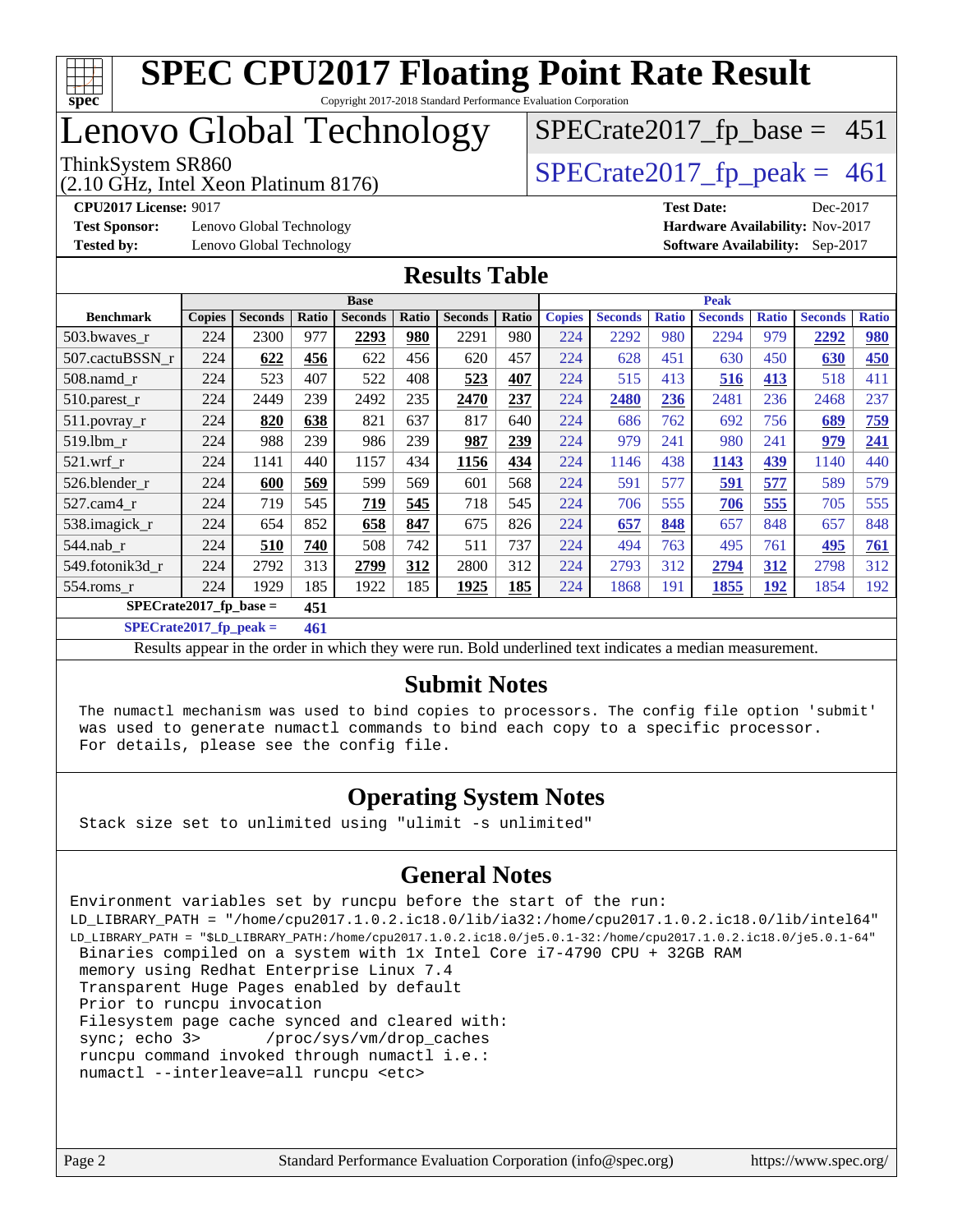

Page 3 Standard Performance Evaluation Corporation [\(info@spec.org\)](mailto:info@spec.org) <https://www.spec.org/>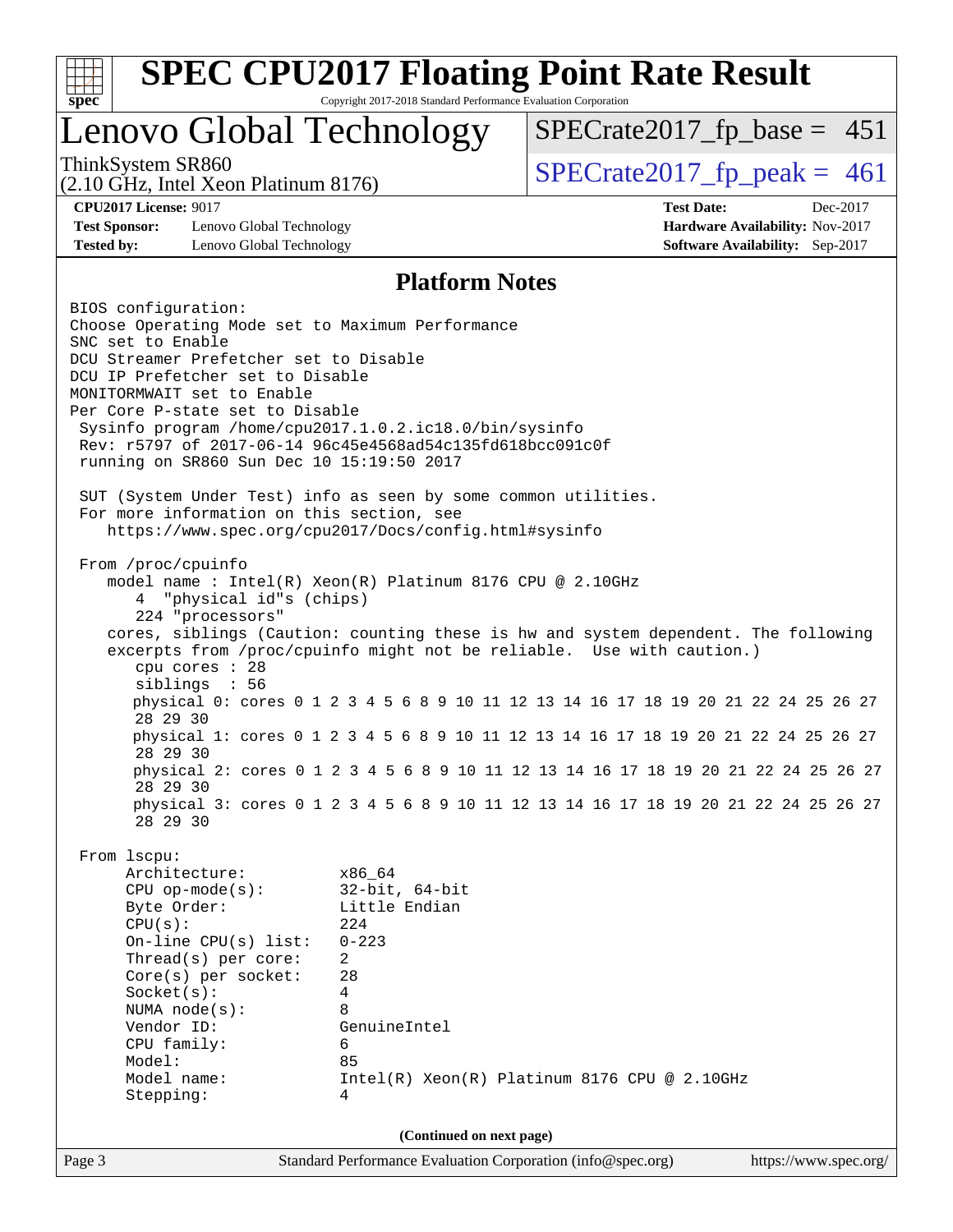

Copyright 2017-2018 Standard Performance Evaluation Corporation

Lenovo Global Technology

ThinkSystem SR860<br>(2.10 GHz, Intel Xeon Platinum 8176) [SPECrate2017\\_fp\\_peak =](http://www.spec.org/auto/cpu2017/Docs/result-fields.html#SPECrate2017fppeak) 461

 $SPECTate2017_fp\_base = 451$ 

(2.10 GHz, Intel Xeon Platinum 8176)

**[Test Sponsor:](http://www.spec.org/auto/cpu2017/Docs/result-fields.html#TestSponsor)** Lenovo Global Technology **[Hardware Availability:](http://www.spec.org/auto/cpu2017/Docs/result-fields.html#HardwareAvailability)** Nov-2017 **[Tested by:](http://www.spec.org/auto/cpu2017/Docs/result-fields.html#Testedby)** Lenovo Global Technology **[Software Availability:](http://www.spec.org/auto/cpu2017/Docs/result-fields.html#SoftwareAvailability)** Sep-2017

**[CPU2017 License:](http://www.spec.org/auto/cpu2017/Docs/result-fields.html#CPU2017License)** 9017 **[Test Date:](http://www.spec.org/auto/cpu2017/Docs/result-fields.html#TestDate)** Dec-2017

#### **[Platform Notes \(Continued\)](http://www.spec.org/auto/cpu2017/Docs/result-fields.html#PlatformNotes)** CPU MHz: 2100.000 BogoMIPS: 4200.00<br>Virtualization: VT-x Virtualization: L1d cache: 32K L1i cache: 32K L2 cache: 1024K L3 cache: 39424K NUMA node0 CPU(s): 0-3,7-9,14-17,21-23,112-115,119-121,126-129,133-135 NUMA node1 CPU(s): 4-6,10-13,18-20,24-27,116-118,122-125,130-132,136-139 NUMA node2 CPU(s): 28-31,35-37,42-45,49-51,140-143,147-149,154-157,161-163 NUMA node3 CPU(s): 32-34,38-41,46-48,52-55,144-146,150-153,158-160,164-167 NUMA node4 CPU(s): 56-59,63-65,70-73,77-79,168-171,175-177,182-185,189-191 NUMA node5 CPU(s): 60-62,66-69,74-76,80-83,172-174,178-181,186-188,192-195 NUMA node6 CPU(s): 84-87,91-93,98-101,105-107,196-199,203-205,210-213,217-219 NUMA node7 CPU(s): 88-90,94-97,102-104,108-111,200-202,206-209,214-216,220-223 Flags: fpu vme de pse tsc msr pae mce cx8 apic sep mtrr pge mca cmov pat pse36 clflush dts acpi mmx fxsr sse sse2 ss ht tm pbe syscall nx pdpe1gb rdtscp lm constant\_tsc art arch\_perfmon pebs bts rep\_good nopl xtopology nonstop\_tsc aperfmperf eagerfpu pni pclmulqdq dtes64 monitor ds\_cpl vmx smx est tm2 ssse3 fma cx16 xtpr pdcm pcid dca sse4\_1 sse4\_2 x2apic movbe popcnt tsc\_deadline\_timer aes xsave avx f16c rdrand lahf\_lm abm 3dnowprefetch epb cat\_l3 cdp\_l3 intel\_pt tpr\_shadow vnmi flexpriority ept vpid fsgsbase tsc\_adjust bmi1 hle avx2 smep bmi2 erms invpcid rtm cqm mpx rdt\_a avx512f avx512dq rdseed adx smap clflushopt clwb avx512cd avx512bw avx512vl xsaveopt xsavec xgetbv1 cqm\_llc cqm\_occup\_llc cqm\_mbm\_total cqm\_mbm\_local dtherm ida arat pln pts /proc/cpuinfo cache data cache size : 39424 KB

 From numactl --hardware WARNING: a numactl 'node' might or might not correspond to a physical chip. available: 8 nodes (0-7) node 0 cpus: 0 1 2 3 7 8 9 14 15 16 17 21 22 23 112 113 114 115 119 120 121 126 127 128 129 133 134 135 node 0 size: 97981 MB node 0 free: 95535 MB node 1 cpus: 4 5 6 10 11 12 13 18 19 20 24 25 26 27 116 117 118 122 123 124 125 130 131 132 136 137 138 139 node 1 size: 98304 MB node 1 free: 96021 MB node 2 cpus: 28 29 30 31 35 36 37 42 43 44 45 49 50 51 140 141 142 143 147 148 149 154 155 156 157 161 162 163 node 2 size: 98304 MB node 2 free: 96061 MB node 3 cpus: 32 33 34 38 39 40 41 46 47 48 52 53 54 55 144 145 146 150 151 152 153 158 159 160 164 165 166 167 node 3 size: 98304 MB

**(Continued on next page)**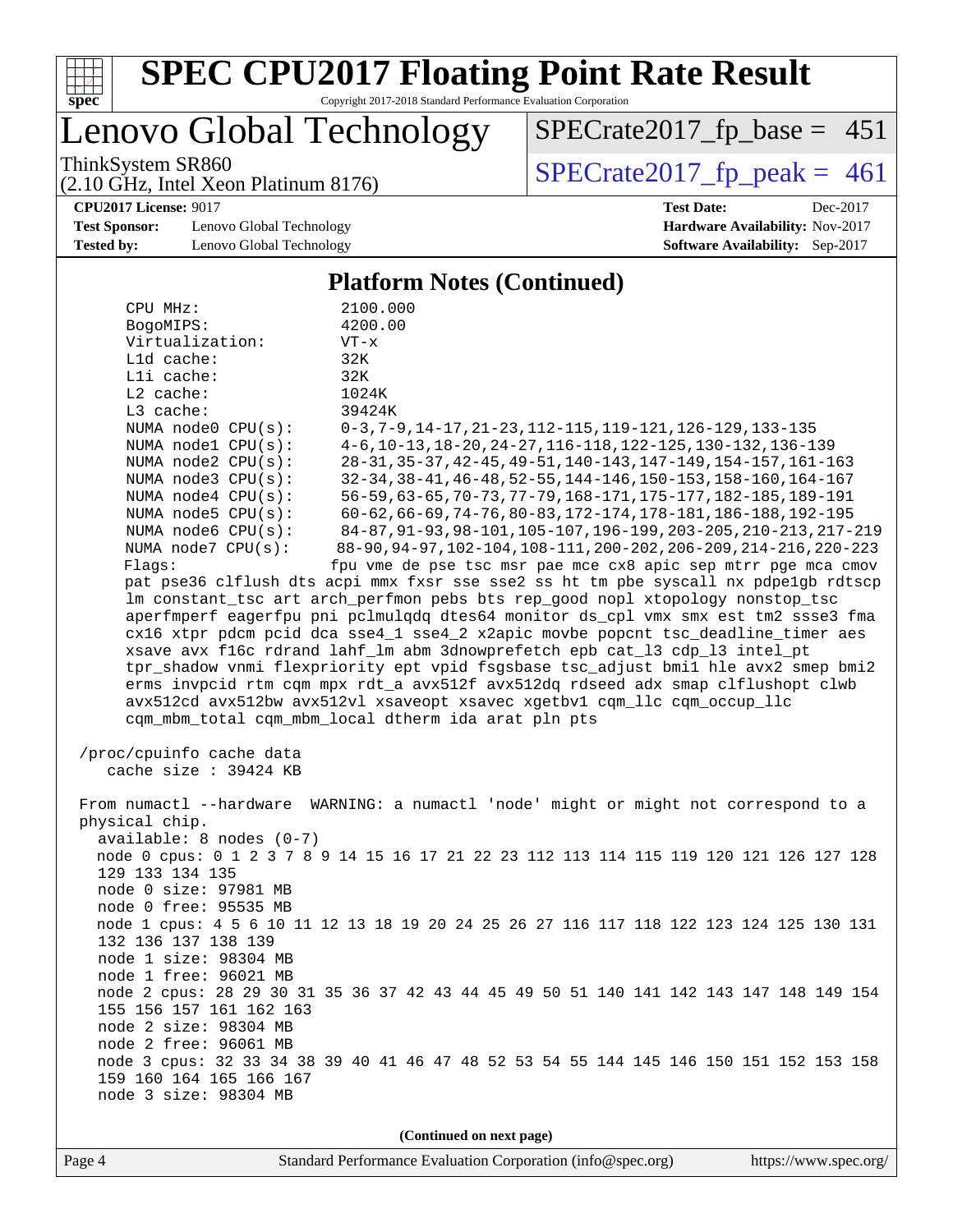

Copyright 2017-2018 Standard Performance Evaluation Corporation

## Lenovo Global Technology

ThinkSystem SR860<br>(2.10 GHz, Intel Xeon Platinum 8176) [SPECrate2017\\_fp\\_peak =](http://www.spec.org/auto/cpu2017/Docs/result-fields.html#SPECrate2017fppeak) 461

 $SPECTate2017_fp\_base = 451$ 

(2.10 GHz, Intel Xeon Platinum 8176)

**[Test Sponsor:](http://www.spec.org/auto/cpu2017/Docs/result-fields.html#TestSponsor)** Lenovo Global Technology **[Hardware Availability:](http://www.spec.org/auto/cpu2017/Docs/result-fields.html#HardwareAvailability)** Nov-2017 **[Tested by:](http://www.spec.org/auto/cpu2017/Docs/result-fields.html#Testedby)** Lenovo Global Technology **[Software Availability:](http://www.spec.org/auto/cpu2017/Docs/result-fields.html#SoftwareAvailability)** Sep-2017

**[CPU2017 License:](http://www.spec.org/auto/cpu2017/Docs/result-fields.html#CPU2017License)** 9017 **[Test Date:](http://www.spec.org/auto/cpu2017/Docs/result-fields.html#TestDate)** Dec-2017

#### **[Platform Notes \(Continued\)](http://www.spec.org/auto/cpu2017/Docs/result-fields.html#PlatformNotes)**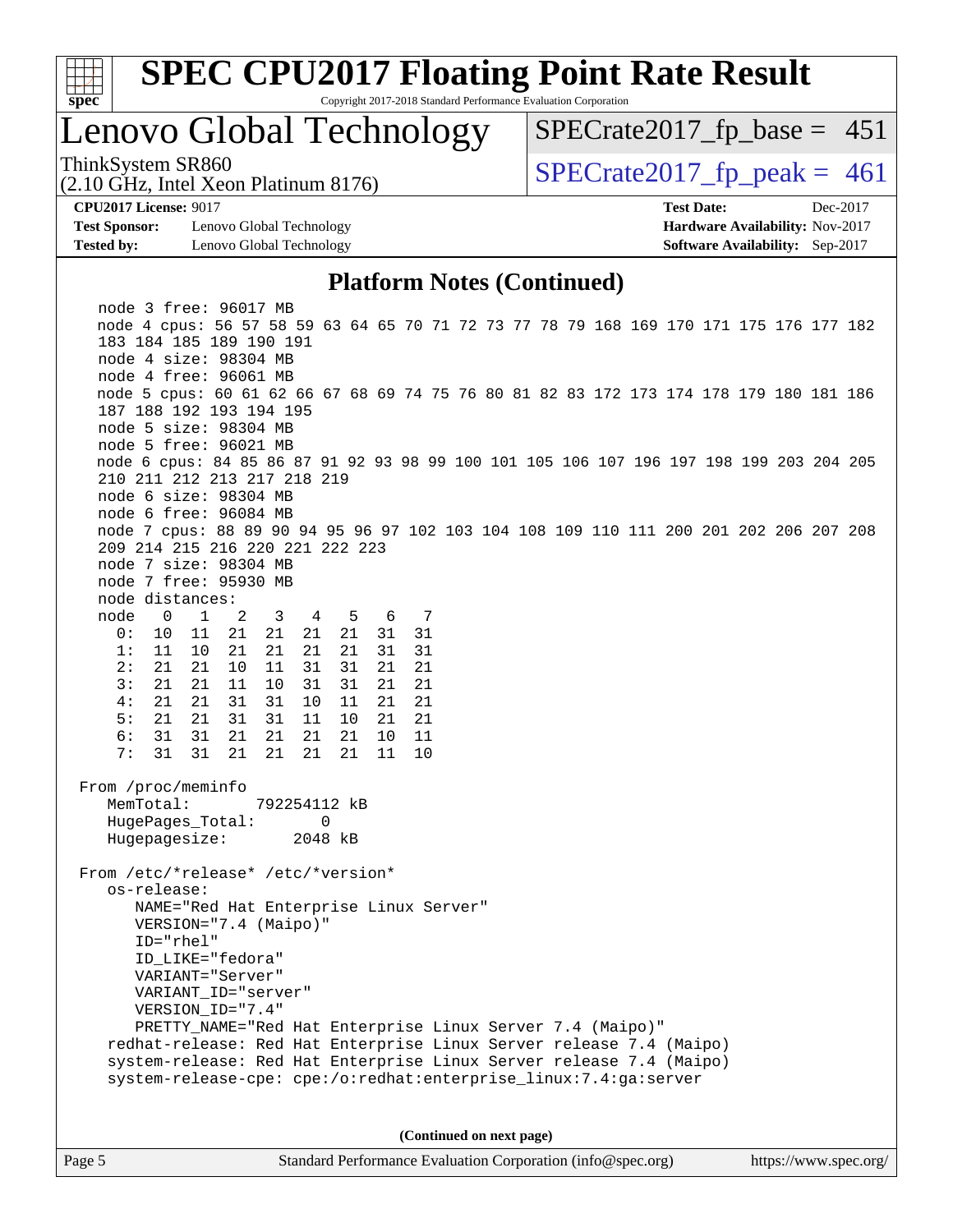

Copyright 2017-2018 Standard Performance Evaluation Corporation

## Lenovo Global Technology

ThinkSystem SR860<br>(2.10 GHz, Intel Xeon Platinum 8176)  $\begin{array}{r} | \text{SPECrate2017\_fp\_peak} = 461 \end{array}$ 

 $SPECTate2017_fp\_base = 451$ 

(2.10 GHz, Intel Xeon Platinum 8176)

**[Test Sponsor:](http://www.spec.org/auto/cpu2017/Docs/result-fields.html#TestSponsor)** Lenovo Global Technology **[Hardware Availability:](http://www.spec.org/auto/cpu2017/Docs/result-fields.html#HardwareAvailability)** Nov-2017 **[Tested by:](http://www.spec.org/auto/cpu2017/Docs/result-fields.html#Testedby)** Lenovo Global Technology **[Software Availability:](http://www.spec.org/auto/cpu2017/Docs/result-fields.html#SoftwareAvailability)** Sep-2017

**[CPU2017 License:](http://www.spec.org/auto/cpu2017/Docs/result-fields.html#CPU2017License)** 9017 **[Test Date:](http://www.spec.org/auto/cpu2017/Docs/result-fields.html#TestDate)** Dec-2017

#### **[Platform Notes \(Continued\)](http://www.spec.org/auto/cpu2017/Docs/result-fields.html#PlatformNotes)**

uname -a:

 Linux SR860 3.10.0-693.el7.x86\_64 #1 SMP Thu Jul 6 19:56:57 EDT 2017 x86\_64 x86\_64 x86\_64 GNU/Linux

run-level 3 Dec 10 15:07

 SPEC is set to: /home/cpu2017.1.0.2.ic18.0 Filesystem Type Size Used Avail Use% Mounted on /dev/sda4 xfs 686G 12G 675G 2% /home

 Additional information from dmidecode follows. WARNING: Use caution when you interpret this section. The 'dmidecode' program reads system data which is "intended to allow hardware to be accurately determined", but the intent may not be met, as there are frequent changes to hardware, firmware, and the "DMTF SMBIOS" standard. BIOS Lenovo -[TEE117I-1.10]- 10/19/2017 Memory:

48x Samsung M393A2K43BB1-CTD 16 GB 2 rank 2666

(End of data from sysinfo program)

#### **[Compiler Version Notes](http://www.spec.org/auto/cpu2017/Docs/result-fields.html#CompilerVersionNotes)**

| Page 6                                                       | Standard Performance Evaluation Corporation (info@spec.org)     | https://www.spec.org/ |  |  |  |
|--------------------------------------------------------------|-----------------------------------------------------------------|-----------------------|--|--|--|
| (Continued on next page)                                     |                                                                 |                       |  |  |  |
| CXXC 508. namd $r(\text{peak})$ 510. parest $r(\text{peak})$ |                                                                 |                       |  |  |  |
|                                                              |                                                                 |                       |  |  |  |
| icpc (ICC) 18.0.0 20170811                                   | Copyright (C) 1985-2017 Intel Corporation. All rights reserved. |                       |  |  |  |
| CXXC 508. namd $r(base)$ 510. parest $r(base)$               |                                                                 |                       |  |  |  |
|                                                              | Copyright (C) 1985-2017 Intel Corporation. All rights reserved. |                       |  |  |  |
| icc (ICC) 18.0.0 20170811                                    |                                                                 |                       |  |  |  |
| 519.1bm $r(\text{peak})$ 544.nab $r(\text{peak})$<br>CC.     |                                                                 |                       |  |  |  |
|                                                              | Copyright (C) 1985-2017 Intel Corporation. All rights reserved. |                       |  |  |  |
| icc (ICC) 18.0.0 20170811                                    |                                                                 |                       |  |  |  |
| CC                                                           | 519.1bm_r(base) 538.imagick_r(base, peak) 544.nab_r(base)       |                       |  |  |  |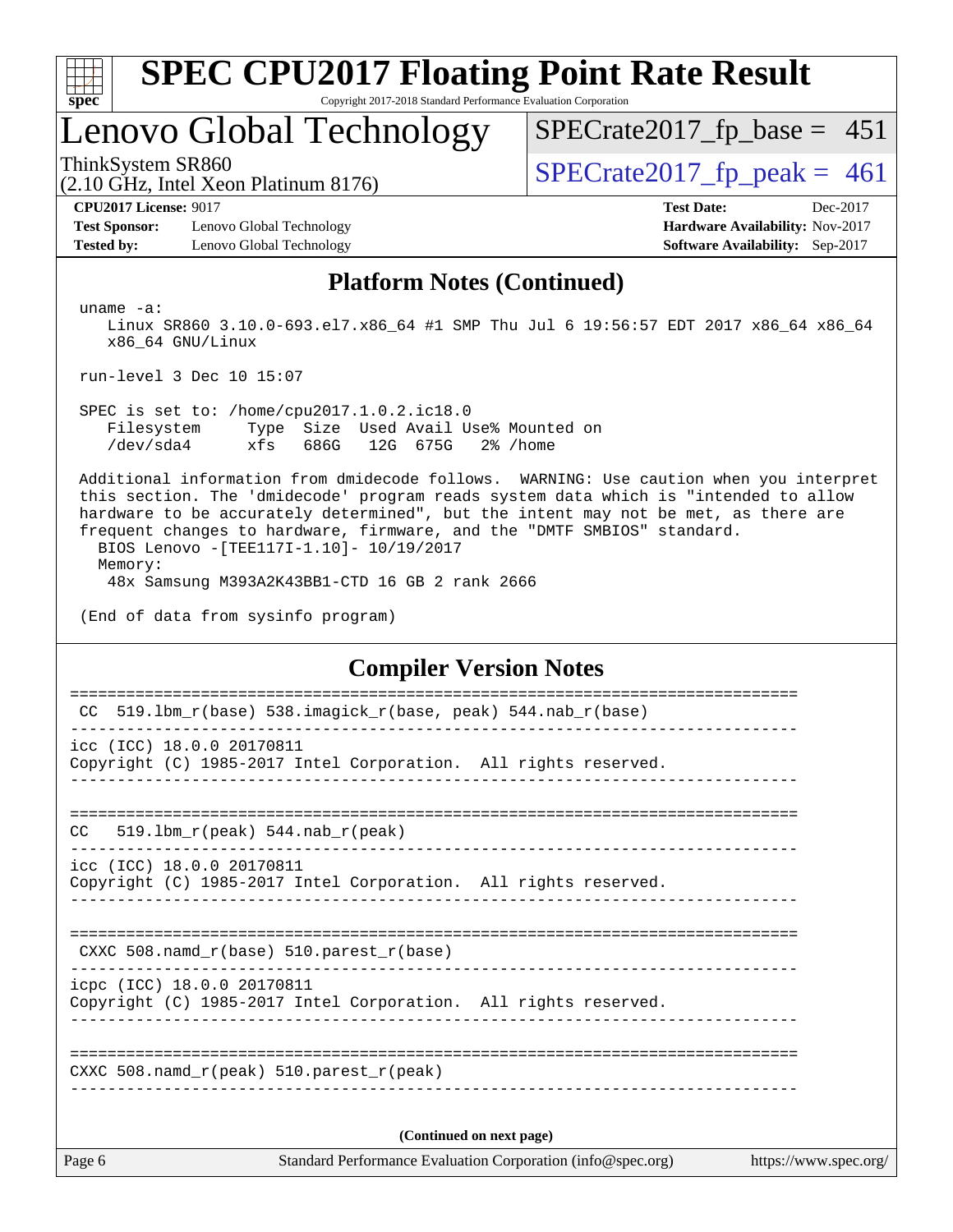| Sı<br>D<br>æ<br>Ľ |  |  |  |  |  |  |
|-------------------|--|--|--|--|--|--|

Copyright 2017-2018 Standard Performance Evaluation Corporation

Lenovo Global Technology

ThinkSystem SR860<br>
(2.10 GHz, Intel Xeon Platinum 8176) [SPECrate2017\\_fp\\_peak =](http://www.spec.org/auto/cpu2017/Docs/result-fields.html#SPECrate2017fppeak) 461

[SPECrate2017\\_fp\\_base =](http://www.spec.org/auto/cpu2017/Docs/result-fields.html#SPECrate2017fpbase) 451

(2.10 GHz, Intel Xeon Platinum 8176)

**[CPU2017 License:](http://www.spec.org/auto/cpu2017/Docs/result-fields.html#CPU2017License)** 9017 **[Test Date:](http://www.spec.org/auto/cpu2017/Docs/result-fields.html#TestDate)** Dec-2017 **[Test Sponsor:](http://www.spec.org/auto/cpu2017/Docs/result-fields.html#TestSponsor)** Lenovo Global Technology **[Hardware Availability:](http://www.spec.org/auto/cpu2017/Docs/result-fields.html#HardwareAvailability)** Nov-2017 **[Tested by:](http://www.spec.org/auto/cpu2017/Docs/result-fields.html#Testedby)** Lenovo Global Technology **[Software Availability:](http://www.spec.org/auto/cpu2017/Docs/result-fields.html#SoftwareAvailability)** Sep-2017

#### **[Compiler Version Notes \(Continued\)](http://www.spec.org/auto/cpu2017/Docs/result-fields.html#CompilerVersionNotes)**

| icpc (ICC) 18.0.0 20170811<br>Copyright (C) 1985-2017 Intel Corporation. All rights reserved.                              |             |                          |  |
|----------------------------------------------------------------------------------------------------------------------------|-------------|--------------------------|--|
|                                                                                                                            |             |                          |  |
| CC 511.povray_r(base) 526.blender_r(base)                                                                                  |             |                          |  |
| icpc (ICC) 18.0.0 20170811                                                                                                 |             |                          |  |
| Copyright (C) 1985-2017 Intel Corporation. All rights reserved.<br>icc (ICC) 18.0.0 20170811                               |             |                          |  |
| Copyright (C) 1985-2017 Intel Corporation. All rights reserved.                                                            |             |                          |  |
| 511.povray_r(peak) 526.blender_r(peak)<br>CC                                                                               |             |                          |  |
|                                                                                                                            |             |                          |  |
| icpc (ICC) 18.0.0 20170811<br>Copyright (C) 1985-2017 Intel Corporation. All rights reserved.<br>icc (ICC) 18.0.0 20170811 |             |                          |  |
| Copyright (C) 1985-2017 Intel Corporation. All rights reserved.                                                            |             |                          |  |
|                                                                                                                            |             |                          |  |
| FC 507.cactuBSSN_r(base)                                                                                                   |             |                          |  |
| icpc (ICC) 18.0.0 20170811                                                                                                 |             |                          |  |
| Copyright (C) 1985-2017 Intel Corporation. All rights reserved.<br>icc (ICC) 18.0.0 20170811                               |             |                          |  |
| Copyright (C) 1985-2017 Intel Corporation. All rights reserved.<br>ifort (IFORT) 18.0.0 20170811                           |             |                          |  |
| Copyright (C) 1985-2017 Intel Corporation. All rights reserved.                                                            |             |                          |  |
| FC 507.cactuBSSN_r(peak)                                                                                                   |             |                          |  |
| icpc (ICC) 18.0.0 20170811                                                                                                 |             |                          |  |
| Copyright (C) 1985-2017 Intel Corporation. All rights reserved.<br>icc (ICC) 18.0.0 20170811                               |             |                          |  |
| Copyright (C) 1985-2017 Intel Corporation. All rights reserved.<br>ifort (IFORT) 18.0.0 20170811                           |             |                          |  |
| Copyright (C) 1985-2017 Intel Corporation. All rights reserved.                                                            | ----------- |                          |  |
|                                                                                                                            |             |                          |  |
| 503.bwaves r(base, peak) 549.fotonik3d r(base, peak) 554.roms r(base)<br>FC.                                               |             | -----------------------  |  |
|                                                                                                                            |             |                          |  |
|                                                                                                                            |             | (Continued on next page) |  |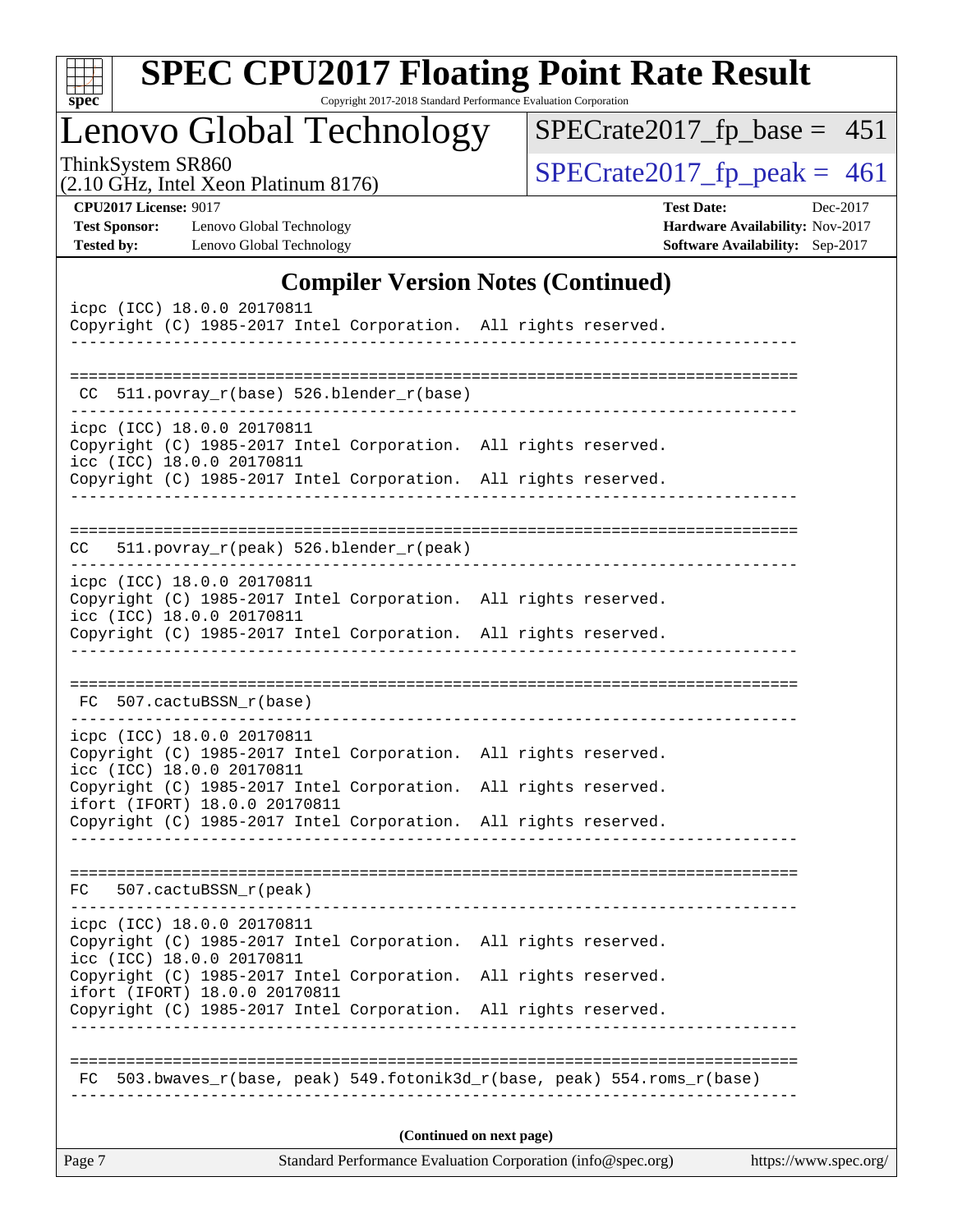| S.<br>De<br>ι. |  |  |  |  |  |
|----------------|--|--|--|--|--|

Copyright 2017-2018 Standard Performance Evaluation Corporation

## Lenovo Global Technology

ThinkSystem SR860<br>(2.10 GHz, Intel Xeon Platinum 8176)  $\vert$  [SPECrate2017\\_fp\\_peak =](http://www.spec.org/auto/cpu2017/Docs/result-fields.html#SPECrate2017fppeak) 461

[SPECrate2017\\_fp\\_base =](http://www.spec.org/auto/cpu2017/Docs/result-fields.html#SPECrate2017fpbase) 451

(2.10 GHz, Intel Xeon Platinum 8176)

**[CPU2017 License:](http://www.spec.org/auto/cpu2017/Docs/result-fields.html#CPU2017License)** 9017 **[Test Date:](http://www.spec.org/auto/cpu2017/Docs/result-fields.html#TestDate)** Dec-2017 **[Test Sponsor:](http://www.spec.org/auto/cpu2017/Docs/result-fields.html#TestSponsor)** Lenovo Global Technology **[Hardware Availability:](http://www.spec.org/auto/cpu2017/Docs/result-fields.html#HardwareAvailability)** Nov-2017 **[Tested by:](http://www.spec.org/auto/cpu2017/Docs/result-fields.html#Testedby)** Lenovo Global Technology **[Software Availability:](http://www.spec.org/auto/cpu2017/Docs/result-fields.html#SoftwareAvailability)** Sep-2017

#### **[Compiler Version Notes \(Continued\)](http://www.spec.org/auto/cpu2017/Docs/result-fields.html#CompilerVersionNotes)**

| ifort (IFORT) 18.0.0 20170811<br>Copyright (C) 1985-2017 Intel Corporation. All rights reserved.                              |  |
|-------------------------------------------------------------------------------------------------------------------------------|--|
|                                                                                                                               |  |
| $FC$ 554. roms $r$ (peak)                                                                                                     |  |
| ifort (IFORT) 18.0.0 20170811<br>Copyright (C) 1985-2017 Intel Corporation. All rights reserved.                              |  |
| $CC$ 521.wrf $r(base)$ 527.cam4 $r(base)$<br>. _ _ _ _ _ _ _ _ _ _ _ _ _                                                      |  |
| ifort (IFORT) 18.0.0 20170811<br>Copyright (C) 1985-2017 Intel Corporation. All rights reserved.<br>icc (ICC) 18.0.0 20170811 |  |
| Copyright (C) 1985-2017 Intel Corporation. All rights reserved.                                                               |  |
| $CC = 521.wrf_r(peak) 527.cam4_r(peak)$                                                                                       |  |
| ifort (IFORT) 18.0.0 20170811<br>Copyright (C) 1985-2017 Intel Corporation. All rights reserved.<br>icc (ICC) 18.0.0 20170811 |  |
| Copyright (C) 1985-2017 Intel Corporation. All rights reserved.                                                               |  |

### **[Base Compiler Invocation](http://www.spec.org/auto/cpu2017/Docs/result-fields.html#BaseCompilerInvocation)**

[C benchmarks](http://www.spec.org/auto/cpu2017/Docs/result-fields.html#Cbenchmarks):

[icc](http://www.spec.org/cpu2017/results/res2017q4/cpu2017-20171212-01596.flags.html#user_CCbase_intel_icc_18.0_66fc1ee009f7361af1fbd72ca7dcefbb700085f36577c54f309893dd4ec40d12360134090235512931783d35fd58c0460139e722d5067c5574d8eaf2b3e37e92)

| $C_{++}$ benchmarks: |  |
|----------------------|--|
| icpc                 |  |

[Fortran benchmarks](http://www.spec.org/auto/cpu2017/Docs/result-fields.html#Fortranbenchmarks): [ifort](http://www.spec.org/cpu2017/results/res2017q4/cpu2017-20171212-01596.flags.html#user_FCbase_intel_ifort_18.0_8111460550e3ca792625aed983ce982f94888b8b503583aa7ba2b8303487b4d8a21a13e7191a45c5fd58ff318f48f9492884d4413fa793fd88dd292cad7027ca)

[Benchmarks using both Fortran and C](http://www.spec.org/auto/cpu2017/Docs/result-fields.html#BenchmarksusingbothFortranandC): [ifort](http://www.spec.org/cpu2017/results/res2017q4/cpu2017-20171212-01596.flags.html#user_CC_FCbase_intel_ifort_18.0_8111460550e3ca792625aed983ce982f94888b8b503583aa7ba2b8303487b4d8a21a13e7191a45c5fd58ff318f48f9492884d4413fa793fd88dd292cad7027ca) [icc](http://www.spec.org/cpu2017/results/res2017q4/cpu2017-20171212-01596.flags.html#user_CC_FCbase_intel_icc_18.0_66fc1ee009f7361af1fbd72ca7dcefbb700085f36577c54f309893dd4ec40d12360134090235512931783d35fd58c0460139e722d5067c5574d8eaf2b3e37e92)

[Benchmarks using both C and C++](http://www.spec.org/auto/cpu2017/Docs/result-fields.html#BenchmarksusingbothCandCXX): [icpc](http://www.spec.org/cpu2017/results/res2017q4/cpu2017-20171212-01596.flags.html#user_CC_CXXbase_intel_icpc_18.0_c510b6838c7f56d33e37e94d029a35b4a7bccf4766a728ee175e80a419847e808290a9b78be685c44ab727ea267ec2f070ec5dc83b407c0218cded6866a35d07) [icc](http://www.spec.org/cpu2017/results/res2017q4/cpu2017-20171212-01596.flags.html#user_CC_CXXbase_intel_icc_18.0_66fc1ee009f7361af1fbd72ca7dcefbb700085f36577c54f309893dd4ec40d12360134090235512931783d35fd58c0460139e722d5067c5574d8eaf2b3e37e92)

**(Continued on next page)**

Page 8 Standard Performance Evaluation Corporation [\(info@spec.org\)](mailto:info@spec.org) <https://www.spec.org/>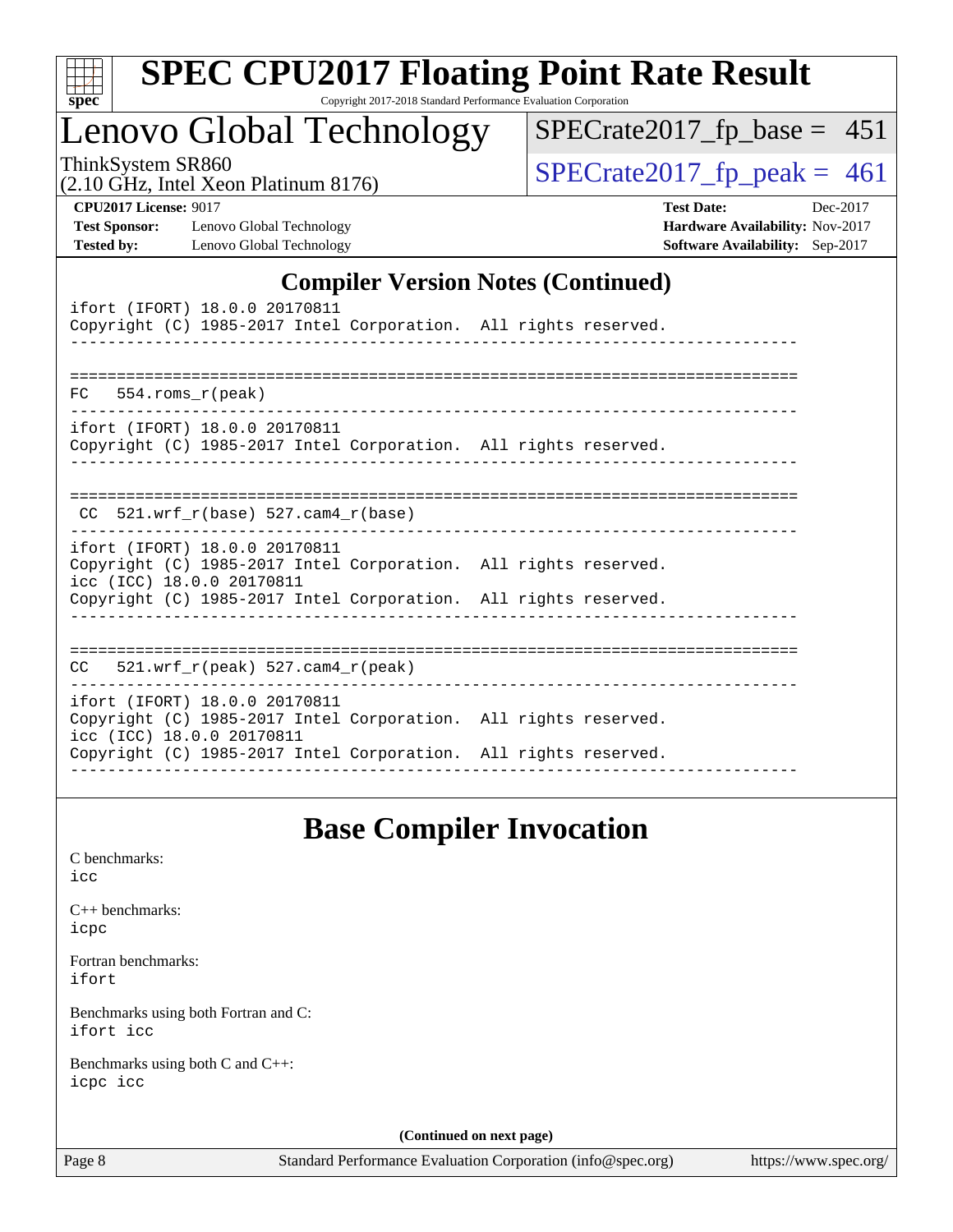

## Lenovo Global Technology

 $SPECTate2017_fp\_base = 451$ 

(2.10 GHz, Intel Xeon Platinum 8176)

ThinkSystem SR860<br>(2.10 GHz, Intel Xeon Platinum 8176) [SPECrate2017\\_fp\\_peak =](http://www.spec.org/auto/cpu2017/Docs/result-fields.html#SPECrate2017fppeak) 461

**[Test Sponsor:](http://www.spec.org/auto/cpu2017/Docs/result-fields.html#TestSponsor)** Lenovo Global Technology **[Hardware Availability:](http://www.spec.org/auto/cpu2017/Docs/result-fields.html#HardwareAvailability)** Nov-2017 **[Tested by:](http://www.spec.org/auto/cpu2017/Docs/result-fields.html#Testedby)** Lenovo Global Technology **[Software Availability:](http://www.spec.org/auto/cpu2017/Docs/result-fields.html#SoftwareAvailability)** Sep-2017

**[CPU2017 License:](http://www.spec.org/auto/cpu2017/Docs/result-fields.html#CPU2017License)** 9017 **[Test Date:](http://www.spec.org/auto/cpu2017/Docs/result-fields.html#TestDate)** Dec-2017

## **[Base Compiler Invocation \(Continued\)](http://www.spec.org/auto/cpu2017/Docs/result-fields.html#BaseCompilerInvocation)**

[Benchmarks using Fortran, C, and C++:](http://www.spec.org/auto/cpu2017/Docs/result-fields.html#BenchmarksusingFortranCandCXX) [icpc](http://www.spec.org/cpu2017/results/res2017q4/cpu2017-20171212-01596.flags.html#user_CC_CXX_FCbase_intel_icpc_18.0_c510b6838c7f56d33e37e94d029a35b4a7bccf4766a728ee175e80a419847e808290a9b78be685c44ab727ea267ec2f070ec5dc83b407c0218cded6866a35d07) [icc](http://www.spec.org/cpu2017/results/res2017q4/cpu2017-20171212-01596.flags.html#user_CC_CXX_FCbase_intel_icc_18.0_66fc1ee009f7361af1fbd72ca7dcefbb700085f36577c54f309893dd4ec40d12360134090235512931783d35fd58c0460139e722d5067c5574d8eaf2b3e37e92) [ifort](http://www.spec.org/cpu2017/results/res2017q4/cpu2017-20171212-01596.flags.html#user_CC_CXX_FCbase_intel_ifort_18.0_8111460550e3ca792625aed983ce982f94888b8b503583aa7ba2b8303487b4d8a21a13e7191a45c5fd58ff318f48f9492884d4413fa793fd88dd292cad7027ca)

### **[Base Portability Flags](http://www.spec.org/auto/cpu2017/Docs/result-fields.html#BasePortabilityFlags)**

 503.bwaves\_r: [-DSPEC\\_LP64](http://www.spec.org/cpu2017/results/res2017q4/cpu2017-20171212-01596.flags.html#suite_basePORTABILITY503_bwaves_r_DSPEC_LP64) 507.cactuBSSN\_r: [-DSPEC\\_LP64](http://www.spec.org/cpu2017/results/res2017q4/cpu2017-20171212-01596.flags.html#suite_basePORTABILITY507_cactuBSSN_r_DSPEC_LP64) 508.namd\_r: [-DSPEC\\_LP64](http://www.spec.org/cpu2017/results/res2017q4/cpu2017-20171212-01596.flags.html#suite_basePORTABILITY508_namd_r_DSPEC_LP64) 510.parest\_r: [-DSPEC\\_LP64](http://www.spec.org/cpu2017/results/res2017q4/cpu2017-20171212-01596.flags.html#suite_basePORTABILITY510_parest_r_DSPEC_LP64) 511.povray\_r: [-DSPEC\\_LP64](http://www.spec.org/cpu2017/results/res2017q4/cpu2017-20171212-01596.flags.html#suite_basePORTABILITY511_povray_r_DSPEC_LP64) 519.lbm\_r: [-DSPEC\\_LP64](http://www.spec.org/cpu2017/results/res2017q4/cpu2017-20171212-01596.flags.html#suite_basePORTABILITY519_lbm_r_DSPEC_LP64) 521.wrf\_r: [-DSPEC\\_LP64](http://www.spec.org/cpu2017/results/res2017q4/cpu2017-20171212-01596.flags.html#suite_basePORTABILITY521_wrf_r_DSPEC_LP64) [-DSPEC\\_CASE\\_FLAG](http://www.spec.org/cpu2017/results/res2017q4/cpu2017-20171212-01596.flags.html#b521.wrf_r_baseCPORTABILITY_DSPEC_CASE_FLAG) [-convert big\\_endian](http://www.spec.org/cpu2017/results/res2017q4/cpu2017-20171212-01596.flags.html#user_baseFPORTABILITY521_wrf_r_convert_big_endian_c3194028bc08c63ac5d04de18c48ce6d347e4e562e8892b8bdbdc0214820426deb8554edfa529a3fb25a586e65a3d812c835984020483e7e73212c4d31a38223) 526.blender\_r: [-DSPEC\\_LP64](http://www.spec.org/cpu2017/results/res2017q4/cpu2017-20171212-01596.flags.html#suite_basePORTABILITY526_blender_r_DSPEC_LP64) [-DSPEC\\_LINUX](http://www.spec.org/cpu2017/results/res2017q4/cpu2017-20171212-01596.flags.html#b526.blender_r_baseCPORTABILITY_DSPEC_LINUX) [-funsigned-char](http://www.spec.org/cpu2017/results/res2017q4/cpu2017-20171212-01596.flags.html#user_baseCPORTABILITY526_blender_r_force_uchar_40c60f00ab013830e2dd6774aeded3ff59883ba5a1fc5fc14077f794d777847726e2a5858cbc7672e36e1b067e7e5c1d9a74f7176df07886a243d7cc18edfe67) 527.cam4\_r: [-DSPEC\\_LP64](http://www.spec.org/cpu2017/results/res2017q4/cpu2017-20171212-01596.flags.html#suite_basePORTABILITY527_cam4_r_DSPEC_LP64) [-DSPEC\\_CASE\\_FLAG](http://www.spec.org/cpu2017/results/res2017q4/cpu2017-20171212-01596.flags.html#b527.cam4_r_baseCPORTABILITY_DSPEC_CASE_FLAG) 538.imagick\_r: [-DSPEC\\_LP64](http://www.spec.org/cpu2017/results/res2017q4/cpu2017-20171212-01596.flags.html#suite_basePORTABILITY538_imagick_r_DSPEC_LP64) 544.nab\_r: [-DSPEC\\_LP64](http://www.spec.org/cpu2017/results/res2017q4/cpu2017-20171212-01596.flags.html#suite_basePORTABILITY544_nab_r_DSPEC_LP64) 549.fotonik3d\_r: [-DSPEC\\_LP64](http://www.spec.org/cpu2017/results/res2017q4/cpu2017-20171212-01596.flags.html#suite_basePORTABILITY549_fotonik3d_r_DSPEC_LP64) 554.roms\_r: [-DSPEC\\_LP64](http://www.spec.org/cpu2017/results/res2017q4/cpu2017-20171212-01596.flags.html#suite_basePORTABILITY554_roms_r_DSPEC_LP64)

### **[Base Optimization Flags](http://www.spec.org/auto/cpu2017/Docs/result-fields.html#BaseOptimizationFlags)**

```
C benchmarks: 
-xCORE-AVX2 -ipo -O3 -no-prec-div -qopt-prefetch -ffinite-math-only
-qopt-mem-layout-trans=3
C++ benchmarks: 
-xCORE-AVX2 -ipo -O3 -no-prec-div -qopt-prefetch -ffinite-math-only
-qopt-mem-layout-trans=3
Fortran benchmarks: 
-xCORE-AVX2 -ipo -O3 -no-prec-div -qopt-prefetch -ffinite-math-only
-qopt-mem-layout-trans=3 -nostandard-realloc-lhs -align array32byte
Benchmarks using both Fortran and C: 
-xCORE-AVX2 -ipo -O3 -no-prec-div -qopt-prefetch -ffinite-math-only
-qopt-mem-layout-trans=3 -nostandard-realloc-lhs -align array32byte
Benchmarks using both C and C++: 
-xCORE-AVX2 -ipo -O3 -no-prec-div -qopt-prefetch -ffinite-math-only
-qopt-mem-layout-trans=3
```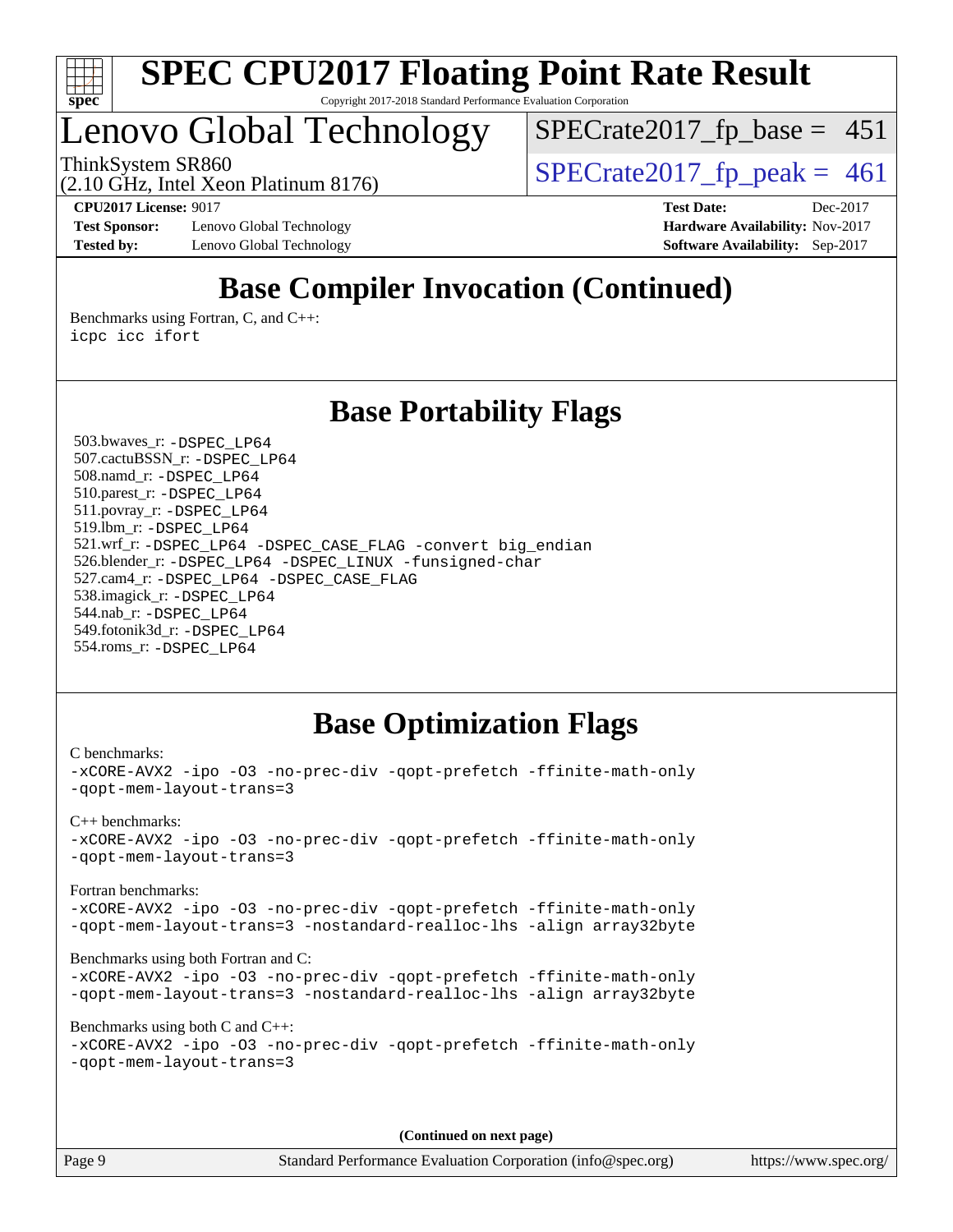

## Lenovo Global Technology

ThinkSystem SR860<br>(2.10 GHz, Intel Xeon Platinum 8176)  $\begin{array}{r} | \text{SPECrate2017\_fp\_peak} = 461 \end{array}$ 

 $SPECTate2017_fp\_base = 451$ 

(2.10 GHz, Intel Xeon Platinum 8176)

**[Test Sponsor:](http://www.spec.org/auto/cpu2017/Docs/result-fields.html#TestSponsor)** Lenovo Global Technology **[Hardware Availability:](http://www.spec.org/auto/cpu2017/Docs/result-fields.html#HardwareAvailability)** Nov-2017 **[Tested by:](http://www.spec.org/auto/cpu2017/Docs/result-fields.html#Testedby)** Lenovo Global Technology **[Software Availability:](http://www.spec.org/auto/cpu2017/Docs/result-fields.html#SoftwareAvailability)** Sep-2017

**[CPU2017 License:](http://www.spec.org/auto/cpu2017/Docs/result-fields.html#CPU2017License)** 9017 **[Test Date:](http://www.spec.org/auto/cpu2017/Docs/result-fields.html#TestDate)** Dec-2017

## **[Base Optimization Flags \(Continued\)](http://www.spec.org/auto/cpu2017/Docs/result-fields.html#BaseOptimizationFlags)**

[Benchmarks using Fortran, C, and C++:](http://www.spec.org/auto/cpu2017/Docs/result-fields.html#BenchmarksusingFortranCandCXX)

[-xCORE-AVX2](http://www.spec.org/cpu2017/results/res2017q4/cpu2017-20171212-01596.flags.html#user_CC_CXX_FCbase_f-xCORE-AVX2) [-ipo](http://www.spec.org/cpu2017/results/res2017q4/cpu2017-20171212-01596.flags.html#user_CC_CXX_FCbase_f-ipo) [-O3](http://www.spec.org/cpu2017/results/res2017q4/cpu2017-20171212-01596.flags.html#user_CC_CXX_FCbase_f-O3) [-no-prec-div](http://www.spec.org/cpu2017/results/res2017q4/cpu2017-20171212-01596.flags.html#user_CC_CXX_FCbase_f-no-prec-div) [-qopt-prefetch](http://www.spec.org/cpu2017/results/res2017q4/cpu2017-20171212-01596.flags.html#user_CC_CXX_FCbase_f-qopt-prefetch) [-ffinite-math-only](http://www.spec.org/cpu2017/results/res2017q4/cpu2017-20171212-01596.flags.html#user_CC_CXX_FCbase_f_finite_math_only_cb91587bd2077682c4b38af759c288ed7c732db004271a9512da14a4f8007909a5f1427ecbf1a0fb78ff2a814402c6114ac565ca162485bbcae155b5e4258871) [-qopt-mem-layout-trans=3](http://www.spec.org/cpu2017/results/res2017q4/cpu2017-20171212-01596.flags.html#user_CC_CXX_FCbase_f-qopt-mem-layout-trans_de80db37974c74b1f0e20d883f0b675c88c3b01e9d123adea9b28688d64333345fb62bc4a798493513fdb68f60282f9a726aa07f478b2f7113531aecce732043) [-nostandard-realloc-lhs](http://www.spec.org/cpu2017/results/res2017q4/cpu2017-20171212-01596.flags.html#user_CC_CXX_FCbase_f_2003_std_realloc_82b4557e90729c0f113870c07e44d33d6f5a304b4f63d4c15d2d0f1fab99f5daaed73bdb9275d9ae411527f28b936061aa8b9c8f2d63842963b95c9dd6426b8a) [-align array32byte](http://www.spec.org/cpu2017/results/res2017q4/cpu2017-20171212-01596.flags.html#user_CC_CXX_FCbase_align_array32byte_b982fe038af199962ba9a80c053b8342c548c85b40b8e86eb3cc33dee0d7986a4af373ac2d51c3f7cf710a18d62fdce2948f201cd044323541f22fc0fffc51b6)

## **[Base Other Flags](http://www.spec.org/auto/cpu2017/Docs/result-fields.html#BaseOtherFlags)**

[C benchmarks](http://www.spec.org/auto/cpu2017/Docs/result-fields.html#Cbenchmarks):  $-m64 - std= c11$  $-m64 - std= c11$ 

[C++ benchmarks:](http://www.spec.org/auto/cpu2017/Docs/result-fields.html#CXXbenchmarks) [-m64](http://www.spec.org/cpu2017/results/res2017q4/cpu2017-20171212-01596.flags.html#user_CXXbase_intel_intel64_18.0_af43caccfc8ded86e7699f2159af6efc7655f51387b94da716254467f3c01020a5059329e2569e4053f409e7c9202a7efc638f7a6d1ffb3f52dea4a3e31d82ab)

[Fortran benchmarks](http://www.spec.org/auto/cpu2017/Docs/result-fields.html#Fortranbenchmarks): [-m64](http://www.spec.org/cpu2017/results/res2017q4/cpu2017-20171212-01596.flags.html#user_FCbase_intel_intel64_18.0_af43caccfc8ded86e7699f2159af6efc7655f51387b94da716254467f3c01020a5059329e2569e4053f409e7c9202a7efc638f7a6d1ffb3f52dea4a3e31d82ab)

[Benchmarks using both Fortran and C](http://www.spec.org/auto/cpu2017/Docs/result-fields.html#BenchmarksusingbothFortranandC):  $-m64 - std= c11$  $-m64 - std= c11$ 

[Benchmarks using both C and C++](http://www.spec.org/auto/cpu2017/Docs/result-fields.html#BenchmarksusingbothCandCXX):  $-m64 - std= c11$  $-m64 - std= c11$ 

[Benchmarks using Fortran, C, and C++:](http://www.spec.org/auto/cpu2017/Docs/result-fields.html#BenchmarksusingFortranCandCXX)  $-m64 - std= c11$  $-m64 - std= c11$ 

## **[Peak Compiler Invocation](http://www.spec.org/auto/cpu2017/Docs/result-fields.html#PeakCompilerInvocation)**

[C benchmarks](http://www.spec.org/auto/cpu2017/Docs/result-fields.html#Cbenchmarks): [icc](http://www.spec.org/cpu2017/results/res2017q4/cpu2017-20171212-01596.flags.html#user_CCpeak_intel_icc_18.0_66fc1ee009f7361af1fbd72ca7dcefbb700085f36577c54f309893dd4ec40d12360134090235512931783d35fd58c0460139e722d5067c5574d8eaf2b3e37e92)

[C++ benchmarks:](http://www.spec.org/auto/cpu2017/Docs/result-fields.html#CXXbenchmarks) [icpc](http://www.spec.org/cpu2017/results/res2017q4/cpu2017-20171212-01596.flags.html#user_CXXpeak_intel_icpc_18.0_c510b6838c7f56d33e37e94d029a35b4a7bccf4766a728ee175e80a419847e808290a9b78be685c44ab727ea267ec2f070ec5dc83b407c0218cded6866a35d07)

[Fortran benchmarks](http://www.spec.org/auto/cpu2017/Docs/result-fields.html#Fortranbenchmarks): [ifort](http://www.spec.org/cpu2017/results/res2017q4/cpu2017-20171212-01596.flags.html#user_FCpeak_intel_ifort_18.0_8111460550e3ca792625aed983ce982f94888b8b503583aa7ba2b8303487b4d8a21a13e7191a45c5fd58ff318f48f9492884d4413fa793fd88dd292cad7027ca)

[Benchmarks using both Fortran and C](http://www.spec.org/auto/cpu2017/Docs/result-fields.html#BenchmarksusingbothFortranandC): [ifort](http://www.spec.org/cpu2017/results/res2017q4/cpu2017-20171212-01596.flags.html#user_CC_FCpeak_intel_ifort_18.0_8111460550e3ca792625aed983ce982f94888b8b503583aa7ba2b8303487b4d8a21a13e7191a45c5fd58ff318f48f9492884d4413fa793fd88dd292cad7027ca) [icc](http://www.spec.org/cpu2017/results/res2017q4/cpu2017-20171212-01596.flags.html#user_CC_FCpeak_intel_icc_18.0_66fc1ee009f7361af1fbd72ca7dcefbb700085f36577c54f309893dd4ec40d12360134090235512931783d35fd58c0460139e722d5067c5574d8eaf2b3e37e92)

[Benchmarks using both C and C++](http://www.spec.org/auto/cpu2017/Docs/result-fields.html#BenchmarksusingbothCandCXX): [icpc](http://www.spec.org/cpu2017/results/res2017q4/cpu2017-20171212-01596.flags.html#user_CC_CXXpeak_intel_icpc_18.0_c510b6838c7f56d33e37e94d029a35b4a7bccf4766a728ee175e80a419847e808290a9b78be685c44ab727ea267ec2f070ec5dc83b407c0218cded6866a35d07) [icc](http://www.spec.org/cpu2017/results/res2017q4/cpu2017-20171212-01596.flags.html#user_CC_CXXpeak_intel_icc_18.0_66fc1ee009f7361af1fbd72ca7dcefbb700085f36577c54f309893dd4ec40d12360134090235512931783d35fd58c0460139e722d5067c5574d8eaf2b3e37e92)

**(Continued on next page)**

Page 10 Standard Performance Evaluation Corporation [\(info@spec.org\)](mailto:info@spec.org) <https://www.spec.org/>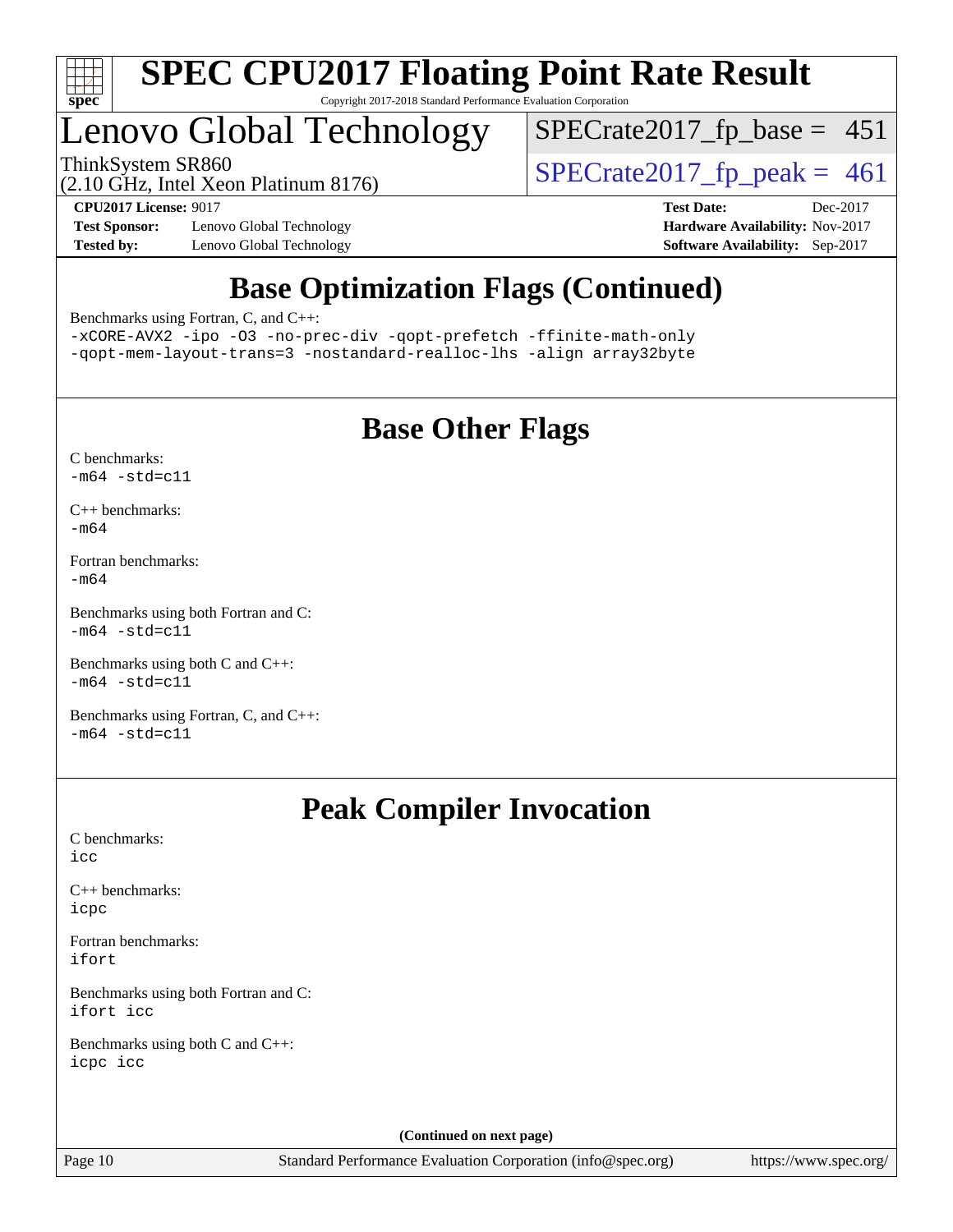

## Lenovo Global Technology

ThinkSystem SR860<br>  $\frac{10.047 \text{ J} \cdot \text{m/s}}{2.10 \text{ GHz}}$  [SPECrate2017\\_fp\\_peak =](http://www.spec.org/auto/cpu2017/Docs/result-fields.html#SPECrate2017fppeak) 461  $SPECTate2017_fp\_base = 451$ 

(2.10 GHz, Intel Xeon Platinum 8176)

**[Test Sponsor:](http://www.spec.org/auto/cpu2017/Docs/result-fields.html#TestSponsor)** Lenovo Global Technology **[Hardware Availability:](http://www.spec.org/auto/cpu2017/Docs/result-fields.html#HardwareAvailability)** Nov-2017 **[Tested by:](http://www.spec.org/auto/cpu2017/Docs/result-fields.html#Testedby)** Lenovo Global Technology **[Software Availability:](http://www.spec.org/auto/cpu2017/Docs/result-fields.html#SoftwareAvailability)** Sep-2017

**[CPU2017 License:](http://www.spec.org/auto/cpu2017/Docs/result-fields.html#CPU2017License)** 9017 **[Test Date:](http://www.spec.org/auto/cpu2017/Docs/result-fields.html#TestDate)** Dec-2017

## **[Peak Compiler Invocation \(Continued\)](http://www.spec.org/auto/cpu2017/Docs/result-fields.html#PeakCompilerInvocation)**

[Benchmarks using Fortran, C, and C++:](http://www.spec.org/auto/cpu2017/Docs/result-fields.html#BenchmarksusingFortranCandCXX) [icpc](http://www.spec.org/cpu2017/results/res2017q4/cpu2017-20171212-01596.flags.html#user_CC_CXX_FCpeak_intel_icpc_18.0_c510b6838c7f56d33e37e94d029a35b4a7bccf4766a728ee175e80a419847e808290a9b78be685c44ab727ea267ec2f070ec5dc83b407c0218cded6866a35d07) [icc](http://www.spec.org/cpu2017/results/res2017q4/cpu2017-20171212-01596.flags.html#user_CC_CXX_FCpeak_intel_icc_18.0_66fc1ee009f7361af1fbd72ca7dcefbb700085f36577c54f309893dd4ec40d12360134090235512931783d35fd58c0460139e722d5067c5574d8eaf2b3e37e92) [ifort](http://www.spec.org/cpu2017/results/res2017q4/cpu2017-20171212-01596.flags.html#user_CC_CXX_FCpeak_intel_ifort_18.0_8111460550e3ca792625aed983ce982f94888b8b503583aa7ba2b8303487b4d8a21a13e7191a45c5fd58ff318f48f9492884d4413fa793fd88dd292cad7027ca)

### **[Peak Portability Flags](http://www.spec.org/auto/cpu2017/Docs/result-fields.html#PeakPortabilityFlags)**

Same as Base Portability Flags

## **[Peak Optimization Flags](http://www.spec.org/auto/cpu2017/Docs/result-fields.html#PeakOptimizationFlags)**

[C benchmarks](http://www.spec.org/auto/cpu2017/Docs/result-fields.html#Cbenchmarks):

```
 519.lbm_r: -prof-gen(pass 1) -prof-use(pass 2) -ipo -xCORE-AVX2 -O3
-no-prec-div -qopt-prefetch -ffinite-math-only
-qopt-mem-layout-trans=3
```
 538.imagick\_r: [-xCORE-AVX2](http://www.spec.org/cpu2017/results/res2017q4/cpu2017-20171212-01596.flags.html#user_peakCOPTIMIZE538_imagick_r_f-xCORE-AVX2) [-ipo](http://www.spec.org/cpu2017/results/res2017q4/cpu2017-20171212-01596.flags.html#user_peakCOPTIMIZE538_imagick_r_f-ipo) [-O3](http://www.spec.org/cpu2017/results/res2017q4/cpu2017-20171212-01596.flags.html#user_peakCOPTIMIZE538_imagick_r_f-O3) [-no-prec-div](http://www.spec.org/cpu2017/results/res2017q4/cpu2017-20171212-01596.flags.html#user_peakCOPTIMIZE538_imagick_r_f-no-prec-div) [-qopt-prefetch](http://www.spec.org/cpu2017/results/res2017q4/cpu2017-20171212-01596.flags.html#user_peakCOPTIMIZE538_imagick_r_f-qopt-prefetch) [-ffinite-math-only](http://www.spec.org/cpu2017/results/res2017q4/cpu2017-20171212-01596.flags.html#user_peakCOPTIMIZE538_imagick_r_f_finite_math_only_cb91587bd2077682c4b38af759c288ed7c732db004271a9512da14a4f8007909a5f1427ecbf1a0fb78ff2a814402c6114ac565ca162485bbcae155b5e4258871) [-qopt-mem-layout-trans=3](http://www.spec.org/cpu2017/results/res2017q4/cpu2017-20171212-01596.flags.html#user_peakCOPTIMIZE538_imagick_r_f-qopt-mem-layout-trans_de80db37974c74b1f0e20d883f0b675c88c3b01e9d123adea9b28688d64333345fb62bc4a798493513fdb68f60282f9a726aa07f478b2f7113531aecce732043)

544.nab\_r: Same as 519.lbm\_r

[C++ benchmarks:](http://www.spec.org/auto/cpu2017/Docs/result-fields.html#CXXbenchmarks)

```
-prof-gen(pass 1) -prof-use(pass 2) -ipo -xCORE-AVX2 -O3
-no-prec-div -qopt-prefetch -ffinite-math-only
-qopt-mem-layout-trans=3
```
[Fortran benchmarks](http://www.spec.org/auto/cpu2017/Docs/result-fields.html#Fortranbenchmarks):

```
 503.bwaves_r: -xCORE-AVX2 -ipo -O3 -no-prec-div -qopt-prefetch
-ffinite-math-only -qopt-mem-layout-trans=3
-nostandard-realloc-lhs -align array32byte
```
549.fotonik3d\_r: Same as 503.bwaves\_r

```
 554.roms_r: -prof-gen(pass 1) -prof-use(pass 2) -ipo -xCORE-AVX2 -O3
-no-prec-div -qopt-prefetch -ffinite-math-only
-qopt-mem-layout-trans=3 -nostandard-realloc-lhs
-align array32byte
```

```
Benchmarks using both Fortran and C: 
-prof-gen(pass 1) -prof-use(pass 2) -ipo -xCORE-AVX2 -O3
-no-prec-div -qopt-prefetch -ffinite-math-only
-qopt-mem-layout-trans=3 -nostandard-realloc-lhs -align array32byte
```
**(Continued on next page)**

| Page 11 | Standard Performance Evaluation Corporation (info@spec.org) |  | https://www.spec.org/ |  |
|---------|-------------------------------------------------------------|--|-----------------------|--|
|---------|-------------------------------------------------------------|--|-----------------------|--|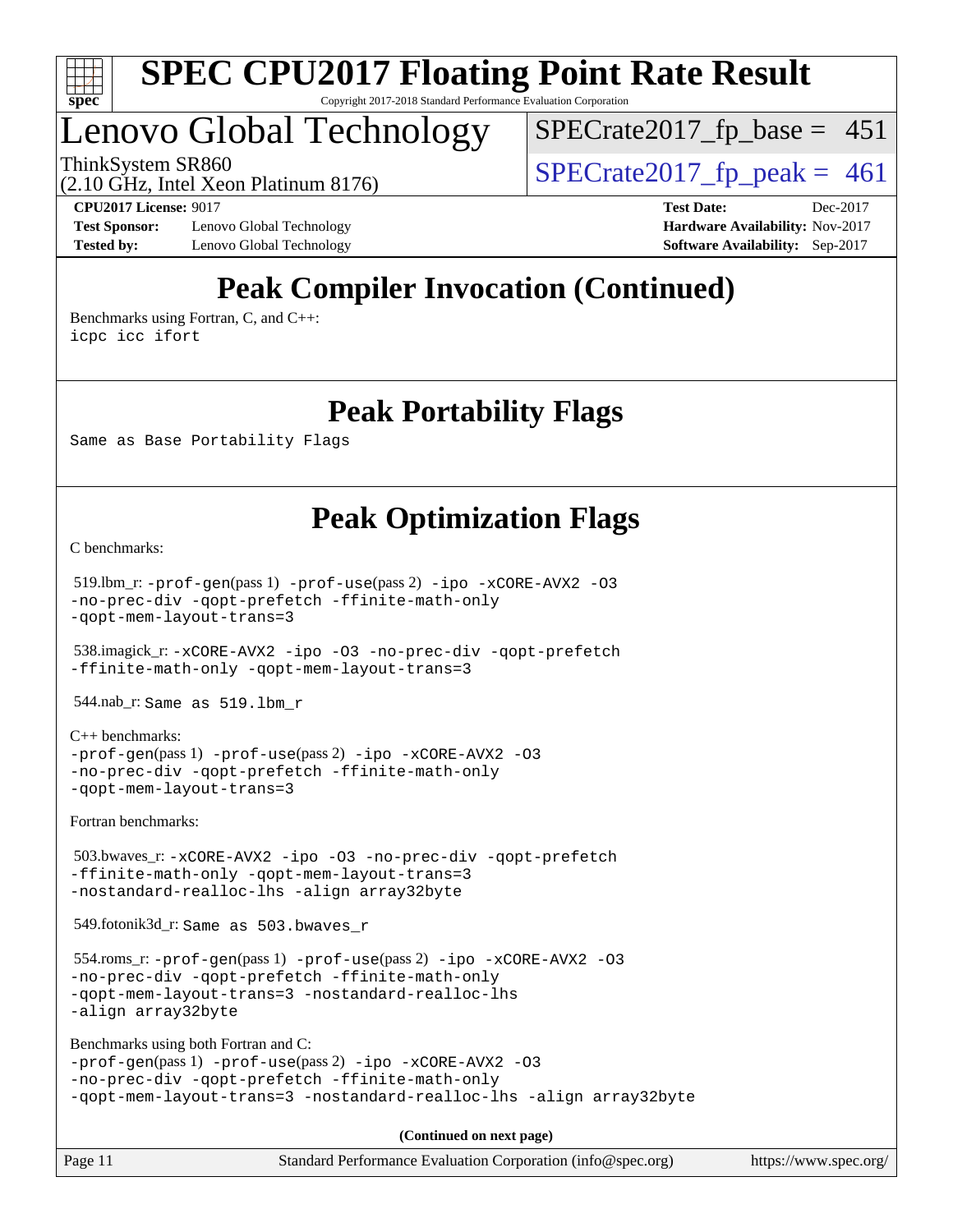

## Lenovo Global Technology

ThinkSystem SR860<br>(2.10 GHz, Intel Xeon Platinum 8176)  $\begin{array}{r} | \text{SPECrate2017\_fp\_peak} = 461 \end{array}$  $SPECTate2017_fp\_base = 451$ 

(2.10 GHz, Intel Xeon Platinum 8176)

**[Test Sponsor:](http://www.spec.org/auto/cpu2017/Docs/result-fields.html#TestSponsor)** Lenovo Global Technology **[Hardware Availability:](http://www.spec.org/auto/cpu2017/Docs/result-fields.html#HardwareAvailability)** Nov-2017 **[Tested by:](http://www.spec.org/auto/cpu2017/Docs/result-fields.html#Testedby)** Lenovo Global Technology **[Software Availability:](http://www.spec.org/auto/cpu2017/Docs/result-fields.html#SoftwareAvailability)** Sep-2017

**[CPU2017 License:](http://www.spec.org/auto/cpu2017/Docs/result-fields.html#CPU2017License)** 9017 **[Test Date:](http://www.spec.org/auto/cpu2017/Docs/result-fields.html#TestDate)** Dec-2017

## **[Peak Optimization Flags \(Continued\)](http://www.spec.org/auto/cpu2017/Docs/result-fields.html#PeakOptimizationFlags)**

[Benchmarks using both C and C++](http://www.spec.org/auto/cpu2017/Docs/result-fields.html#BenchmarksusingbothCandCXX): [-prof-gen](http://www.spec.org/cpu2017/results/res2017q4/cpu2017-20171212-01596.flags.html#user_CC_CXXpeak_prof_gen_5aa4926d6013ddb2a31985c654b3eb18169fc0c6952a63635c234f711e6e63dd76e94ad52365559451ec499a2cdb89e4dc58ba4c67ef54ca681ffbe1461d6b36)(pass 1) [-prof-use](http://www.spec.org/cpu2017/results/res2017q4/cpu2017-20171212-01596.flags.html#user_CC_CXXpeak_prof_use_1a21ceae95f36a2b53c25747139a6c16ca95bd9def2a207b4f0849963b97e94f5260e30a0c64f4bb623698870e679ca08317ef8150905d41bd88c6f78df73f19)(pass 2) [-ipo](http://www.spec.org/cpu2017/results/res2017q4/cpu2017-20171212-01596.flags.html#user_CC_CXXpeak_f-ipo) [-xCORE-AVX2](http://www.spec.org/cpu2017/results/res2017q4/cpu2017-20171212-01596.flags.html#user_CC_CXXpeak_f-xCORE-AVX2) [-O3](http://www.spec.org/cpu2017/results/res2017q4/cpu2017-20171212-01596.flags.html#user_CC_CXXpeak_f-O3) [-no-prec-div](http://www.spec.org/cpu2017/results/res2017q4/cpu2017-20171212-01596.flags.html#user_CC_CXXpeak_f-no-prec-div) [-qopt-prefetch](http://www.spec.org/cpu2017/results/res2017q4/cpu2017-20171212-01596.flags.html#user_CC_CXXpeak_f-qopt-prefetch) [-ffinite-math-only](http://www.spec.org/cpu2017/results/res2017q4/cpu2017-20171212-01596.flags.html#user_CC_CXXpeak_f_finite_math_only_cb91587bd2077682c4b38af759c288ed7c732db004271a9512da14a4f8007909a5f1427ecbf1a0fb78ff2a814402c6114ac565ca162485bbcae155b5e4258871) [-qopt-mem-layout-trans=3](http://www.spec.org/cpu2017/results/res2017q4/cpu2017-20171212-01596.flags.html#user_CC_CXXpeak_f-qopt-mem-layout-trans_de80db37974c74b1f0e20d883f0b675c88c3b01e9d123adea9b28688d64333345fb62bc4a798493513fdb68f60282f9a726aa07f478b2f7113531aecce732043)

[Benchmarks using Fortran, C, and C++:](http://www.spec.org/auto/cpu2017/Docs/result-fields.html#BenchmarksusingFortranCandCXX)

```
-prof-gen(pass 1) -prof-use(pass 2) -ipo -xCORE-AVX2 -O3
-no-prec-div -qopt-prefetch -ffinite-math-only
-qopt-mem-layout-trans=3 -nostandard-realloc-lhs -align array32byte
```
## **[Peak Other Flags](http://www.spec.org/auto/cpu2017/Docs/result-fields.html#PeakOtherFlags)**

[C benchmarks](http://www.spec.org/auto/cpu2017/Docs/result-fields.html#Cbenchmarks):  $-m64 - std = c11$  $-m64 - std = c11$ 

[C++ benchmarks:](http://www.spec.org/auto/cpu2017/Docs/result-fields.html#CXXbenchmarks) [-m64](http://www.spec.org/cpu2017/results/res2017q4/cpu2017-20171212-01596.flags.html#user_CXXpeak_intel_intel64_18.0_af43caccfc8ded86e7699f2159af6efc7655f51387b94da716254467f3c01020a5059329e2569e4053f409e7c9202a7efc638f7a6d1ffb3f52dea4a3e31d82ab)

[Fortran benchmarks](http://www.spec.org/auto/cpu2017/Docs/result-fields.html#Fortranbenchmarks):  $-m64$ 

[Benchmarks using both Fortran and C](http://www.spec.org/auto/cpu2017/Docs/result-fields.html#BenchmarksusingbothFortranandC):  $-m64 - std = c11$  $-m64 - std = c11$ 

[Benchmarks using both C and C++](http://www.spec.org/auto/cpu2017/Docs/result-fields.html#BenchmarksusingbothCandCXX):  $-m64 - std = c11$  $-m64 - std = c11$ 

[Benchmarks using Fortran, C, and C++:](http://www.spec.org/auto/cpu2017/Docs/result-fields.html#BenchmarksusingFortranCandCXX)  $-m64 - std = c11$  $-m64 - std = c11$ 

The flags files that were used to format this result can be browsed at

<http://www.spec.org/cpu2017/flags/Intel-ic18.0-official-linux64.html> <http://www.spec.org/cpu2017/flags/Lenovo-Platform-SPECcpu2017-Flags-V1.2-SKL-A.html>

You can also download the XML flags sources by saving the following links: <http://www.spec.org/cpu2017/flags/Intel-ic18.0-official-linux64.xml> <http://www.spec.org/cpu2017/flags/Lenovo-Platform-SPECcpu2017-Flags-V1.2-SKL-A.xml>